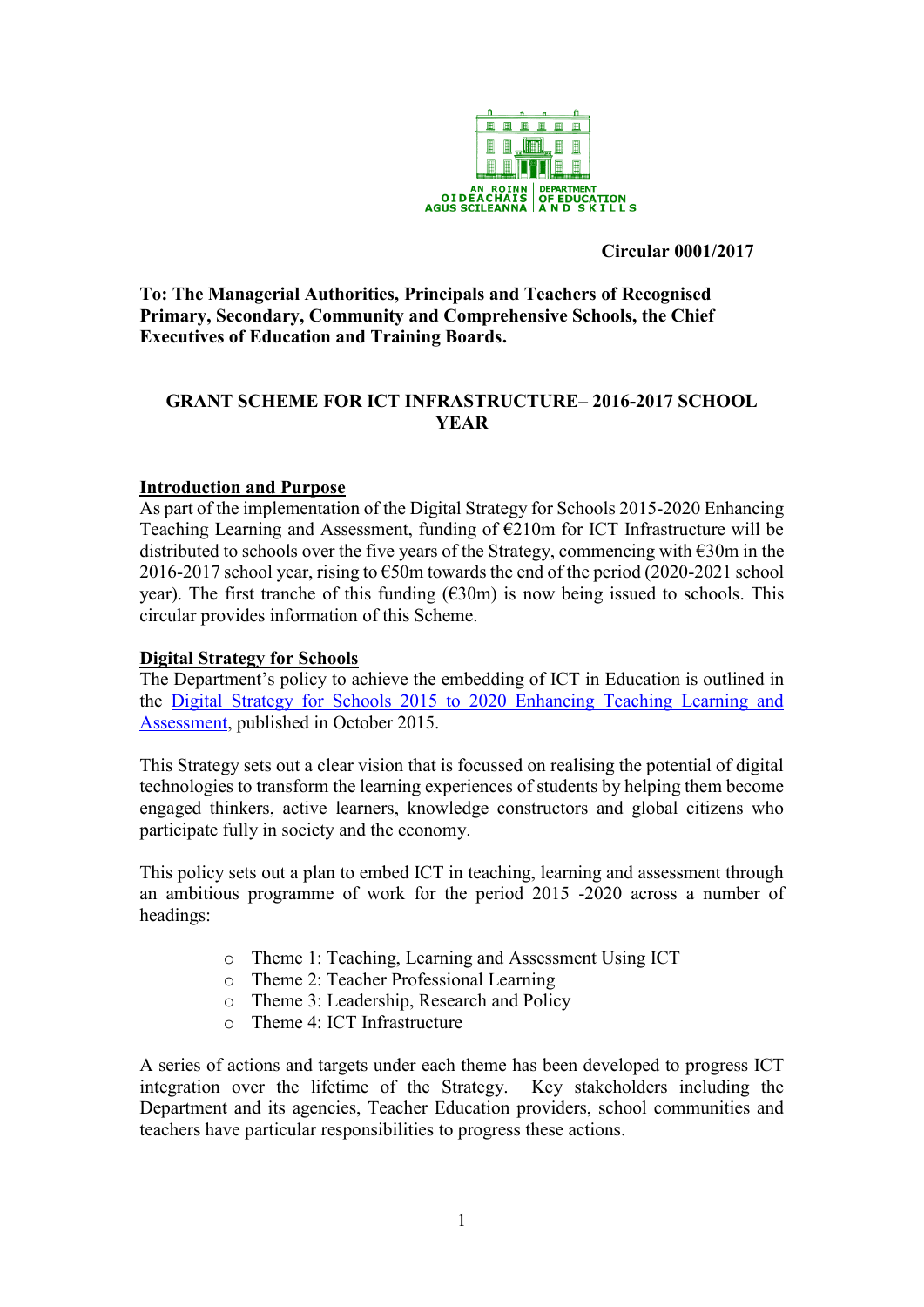The provision of funding to support the updating and renewal of school ICT infrastructure is one of the priority actions.

A Consultative Group comprising representatives of the Education Partners is in place to advise the Department on implementation matters.

### **Other actions under the Strategy**

Other priority actions to be progressed under the Strategy include the following:

- The NCCA will ensure that future curriculum specifications will incorporate clear statements of learning that focus on developing digital learning skills and the use of ICT in achieving learning outcomes at all levels of education.
- The NCCA is developing advice for the Minister on the study of computer studies as a subject at Senior Cycle in post primary schools.
- An evidence based ICT Competency Framework will be developed that will provide schools with greater clarity around the concept of embedding ICT into teaching, learning and assessment, and assist in identifying teacher training and other school organisational needs.
- An eLearning Planning Resource is currently available to schools at [www.pdsttechnologyineducation.ie/planning](http://www.pdsttechnologyineducation.ie/planning) and will be updated to reflect recent technological and educational developments.
- Department funded support services will collaborate in the development of CPD programmes, digital content and other resources to support school leaders and teachers in the embedding of ICT in teaching, learning and assessment.
- New information, guidance and CPD opportunities will be made available to schools by the PDST-TIE and other support services as appropriate.

# **Features of the Grant Scheme**

- The scheme is designed taking a five year approach and in the expectation that  $E210m$  will become available over the period. This approach facilitates multi annual planning by schools.
- Each school is expected to draw up an eLearning plan using a whole school approach and taking account of its context and circumstances. The plan will outline the vision of the school for the embedding of ICT in teaching, learning and assessment and incorporate targets and priorities for improvement and development.
- The eLearning plan which should be reviewed and updated at least annually will guide the way in which the grant funding is used in a phased and coherent approach to incrementally improve learning outcomes for students.
- Funding will be used for the purchase of teaching computers, student shared computers, projectors, networking equipment, cloud based tools, learning platforms, software and education applications, other equipment designed to support the teaching and learning in the school.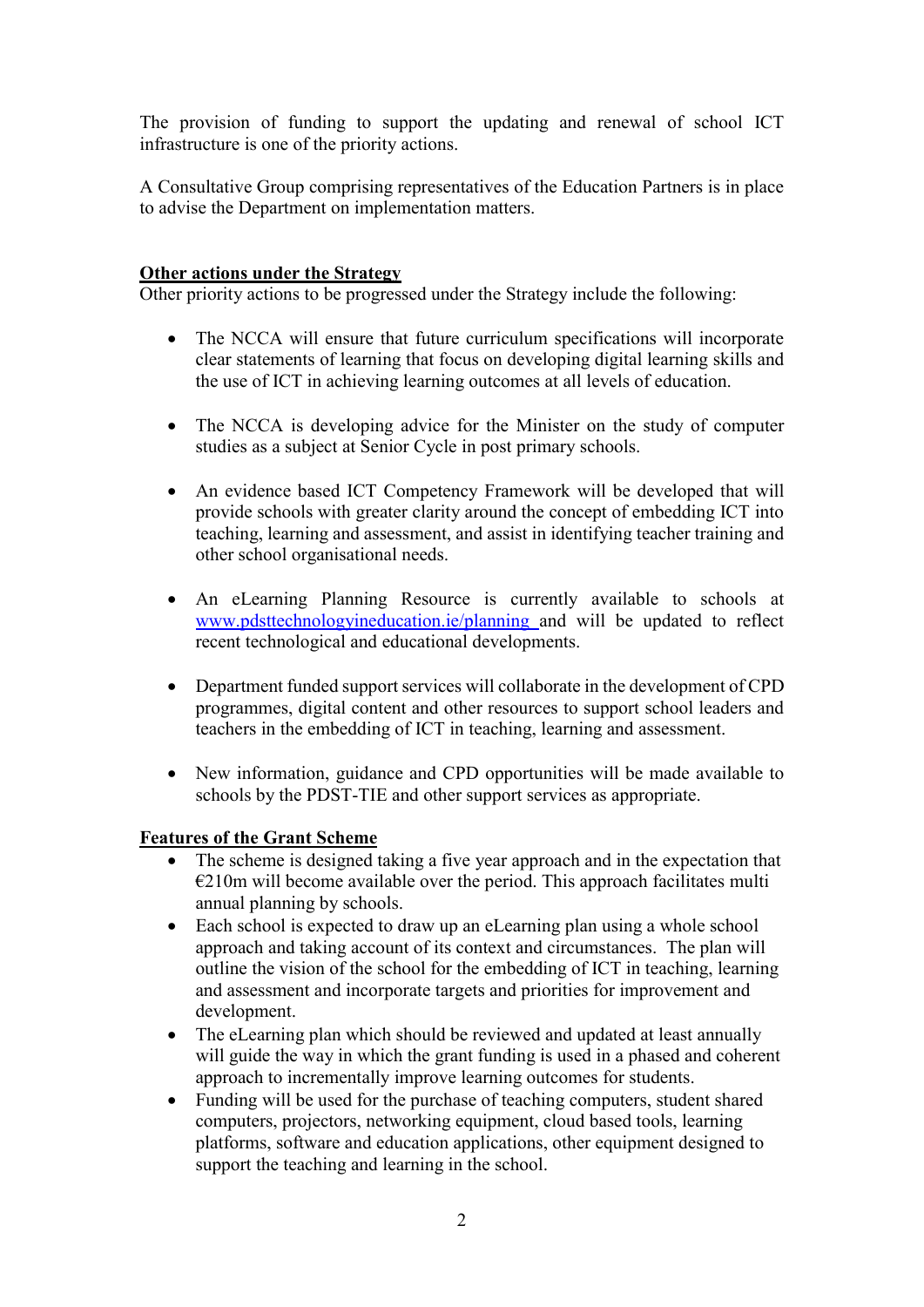- A standard funding formula incorporating both a flat rate lump sum and a per capita amount for each student enrolled has been used to calculate the grant due to each school.
- An enhanced per capita rate applies to students enrolled in Special and DEIS schools and special classes
- All students following primary and post programmes reckon for per capita purposes
- $\bullet$  Fee charging schools receive 50% of the rate applying to schools in the free education scheme.
- All schools open longer than 3 years qualify for funding, and school buildings built prior to 2013 are supported under the Scheme.
- The scheme will be supported by the provision of technical and procurement guidance and information for schools and their leaders.
- Funding must be used for the purchase of ICT equipment and schools are required to use established public procurement arrangements. Further information and links are outlined in the Appendix.
- Records of expenditure and supporting documentation must be retained and be available for inspection if required
- Schools must ensure compliance with Circular: 13/2014 Management of and Accountability for Grants from Exchequer Funds.

### **Additional Information/Queries**

Detailed guidance and information is outlined in the Appendix attached to this Circular.

FAQs on the scheme will be available on the PDST-Technology in Education website, and will be regularly updated based on queries and feedback from schools.

Queries in relation to the operation of this grant scheme should be addressed to [ictpolicy@education.gov.ie.](mailto:ictpolicy@education.gov.ie)

Eddie Ward Principal Officer ICT Policy Unit/Teacher Education Section

January 2017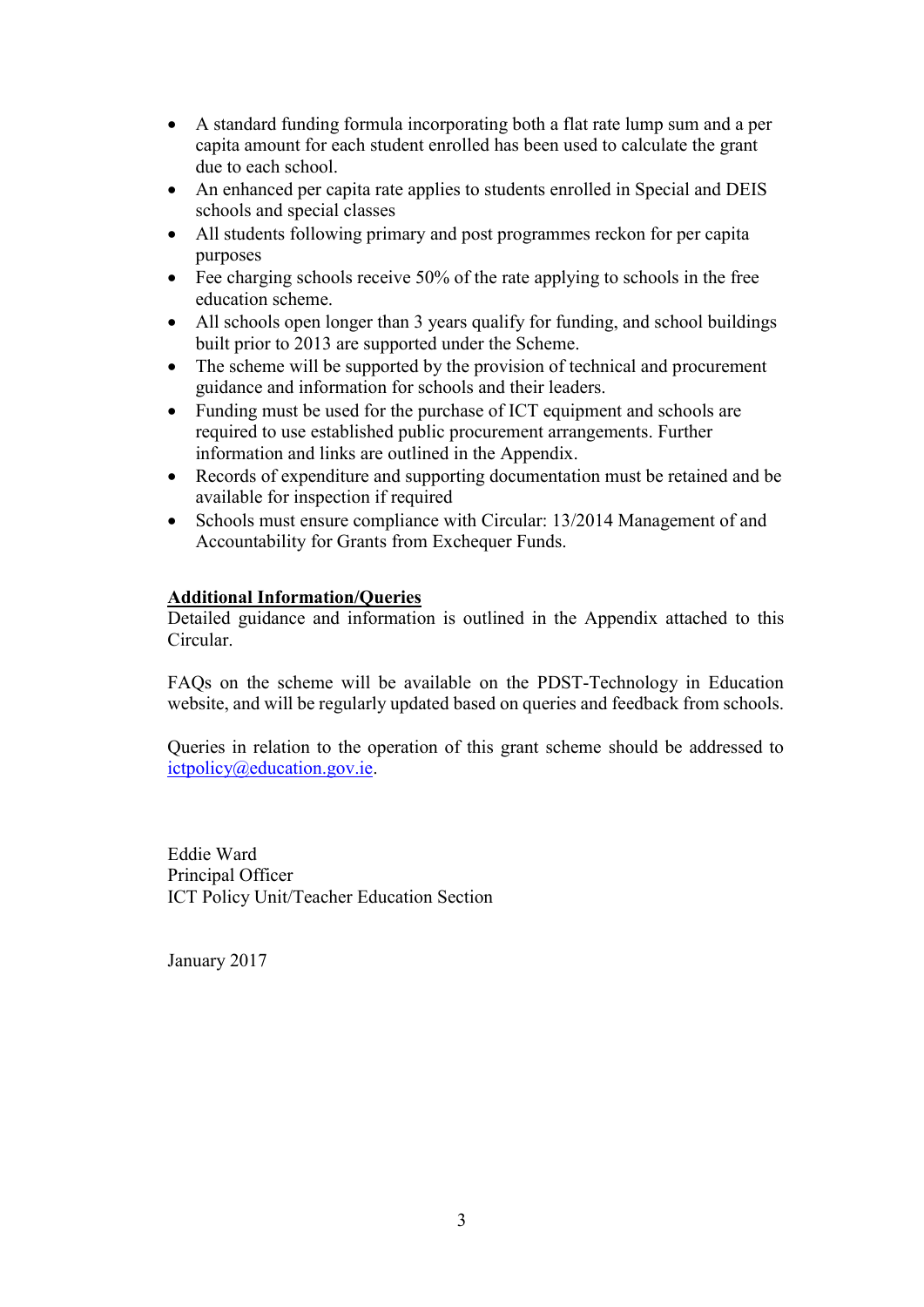#### **GRANT SCHEME FOR ICT INFRASTRUCTURE– 2016-2017 SCHOOL YEAR**

### **APPENDIX**

#### **Payment of ICT Grant**

- 1) The grant will be paid directly into the school bank account. As with all exchequer grant-aid, school authorities must be able to provide detailed records on how funding, provided under this scheme, was spent. In addition, schools must be able to prove that expenditure was spent on infrastructure allowed under the scheme. All expenditure in connection with the scheme must therefore be vouched. Invoices and receipts must be retained in the event of an audit inspection by the Department and/or the Comptroller and Auditor General. It is necessary for schools to keep details of quotations received, invoices, receipts and any other relevant records in respect of all expenditure for a period of seven years. This *Appendix* contains details of the nature of records to be maintained. Schools, on request, must provide the Department with a written statement of the expenditure of the grant and any remaining balances and other relevant information. If a school closes permanently, any balance held in the account must be surrendered to the Department on the date that the school ceases operation. The Department reserves the right to withhold future payments to schools for non-compliance with any of the terms of this Scheme.
- 2) The ICT infrastructure selected for purchase must be in compliance with the broad list of authorised infrastructure as set out at in this Circular.
- 3) Schools must ensure compliance with Circular: 13/2014, Management of and Accountability for Grants from Exchequer Funds. Please refer to: circulars.gov.ie/pdf/circular/per/2014/13.pdf.

#### **Planning for the implementation of the Digital Strategy in schools**

The Digital Strategy for Schools (2015-2020) highlights the vision for ICT integration in Irish schools 'to realise the potential of digital technologies to enhance teaching, learning and assessment so that Ireland's young people become engaged thinkers, active learners, knowledge constructors and global citizens to participate fully in society and the economy'. It also highlights the role of ICT infrastructure in supporting teaching, learning and assessment practices in schools over the next five years:

- Every school is unique and as such needs to consider its own specific situation, including objectives and priorities.
- Schools should first review their current teaching, learning and assessment objectives.
- The eLearning plan should consider how the school can strategically use the funding, over the 5 years in a phased and coherent approach to incrementally improve learning outcomes for students.
- Having considered the longer term objectives over 5 years, they should then consider the first stage of implementing their eLearning plan for 'year one'.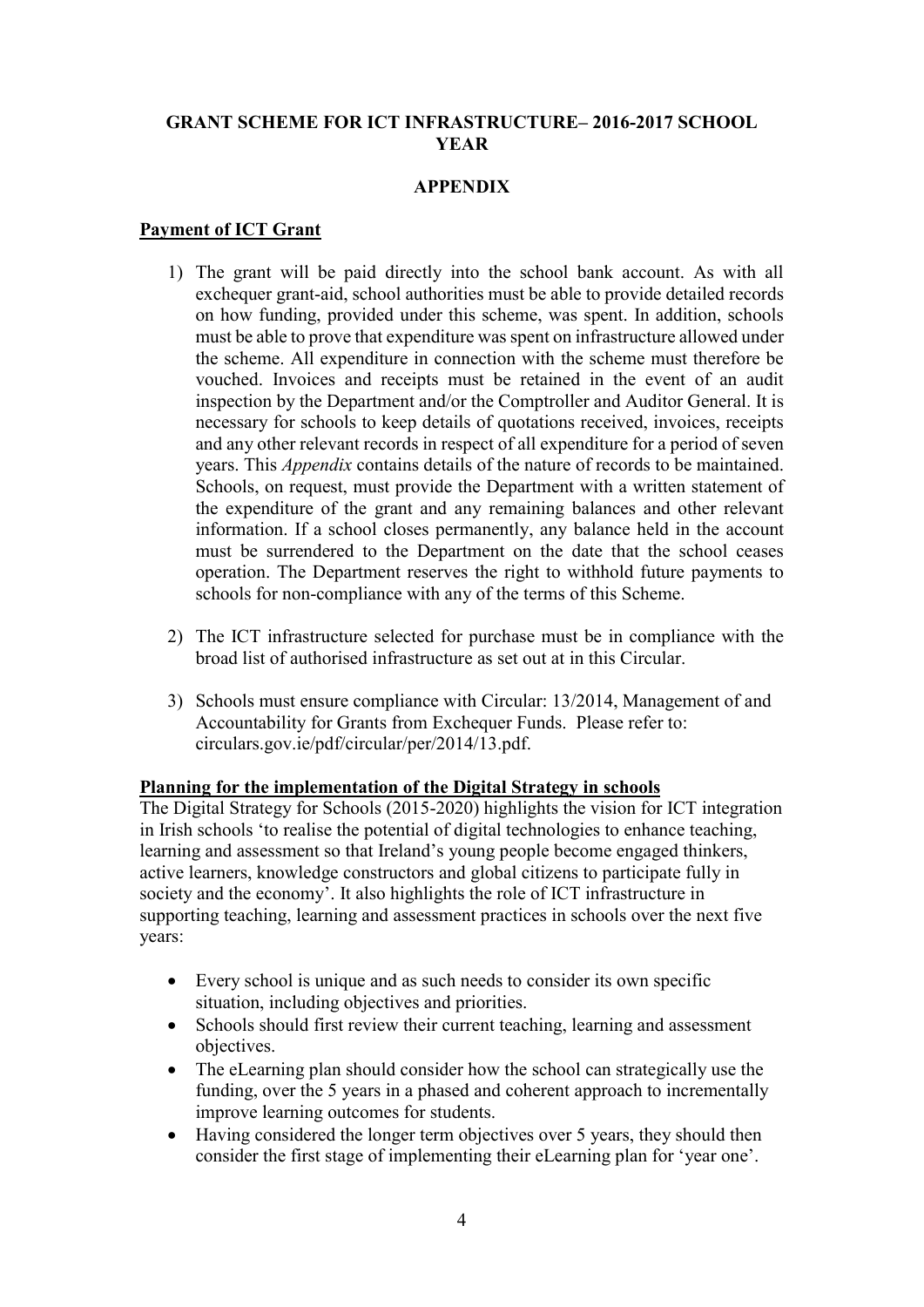### **The following** *'school self-evaluation'* **type questions should assist schools in the process:**

- 1. What is our current vision for teaching, learning and assessment in the school?
- 2. In what areas are we achieving this vision?
- 3. In what areas can we improve over the next 5 years
- 4. What technologies (i.e., ICT equipment and ICT Infrastructure) can support the school in improving these learning objectives?
- 5. What fit for purpose technologies will best fit our school and our staff?
- 6. Can we integrate both our 'learning' and 'technology' objectives into a coherent 5 year eLearning plan?
- 7. Can we break down this longer term 5 year eLearning plan into more manageable yearly priorities and phases
- 8. What are the initial 'year 1' priorities and stages?
- 9. How do we proceed in implementing 'year 1' priorities
- 10. What ICT related advice and supports are available to assist schools?

# **Guidance of the Equipment and infrastructure that may be purchased under the ICT Grants Scheme**

- Teaching Computers: These may include desktop PCs, laptops, tablets or hybrid devices
- Shared Student Computers: These may include desktop PCs, laptops, tablets or hybrid devices.
- Projectors including short throw or ultra-short throw, long throw, interactive, or interactive flat screens (IFS)
- Networking equipment (e.g. fixed and wireless networking, and including cabling, switches and installation)
- Cloud based tools and applications to support learning
- Learning platforms these are generally cloud based applications used to support the teaching and learning process.
- Local software or 'apps' to support learning.
- Other ICT Equipment: This can include relevant and fit for purpose ICT elements to be used to support teaching, learning and assessment. An indicative (though not exhaustive) list includes audio visual equipment such as still and video cameras, speakers, interactive presentation technologies, visualisers, and equipment including mobile laptop/tablet trollies, printers and a school server.

# **Classrooms or other teaching areas:**

- Teachers in classrooms need to have access to a suitable teaching computer, and a digital projector or interactive flat screens (IFS)
- The choice of teaching computer is one for the school, but can include PCs, laptops, tablets, hybrid devices or combinations of these.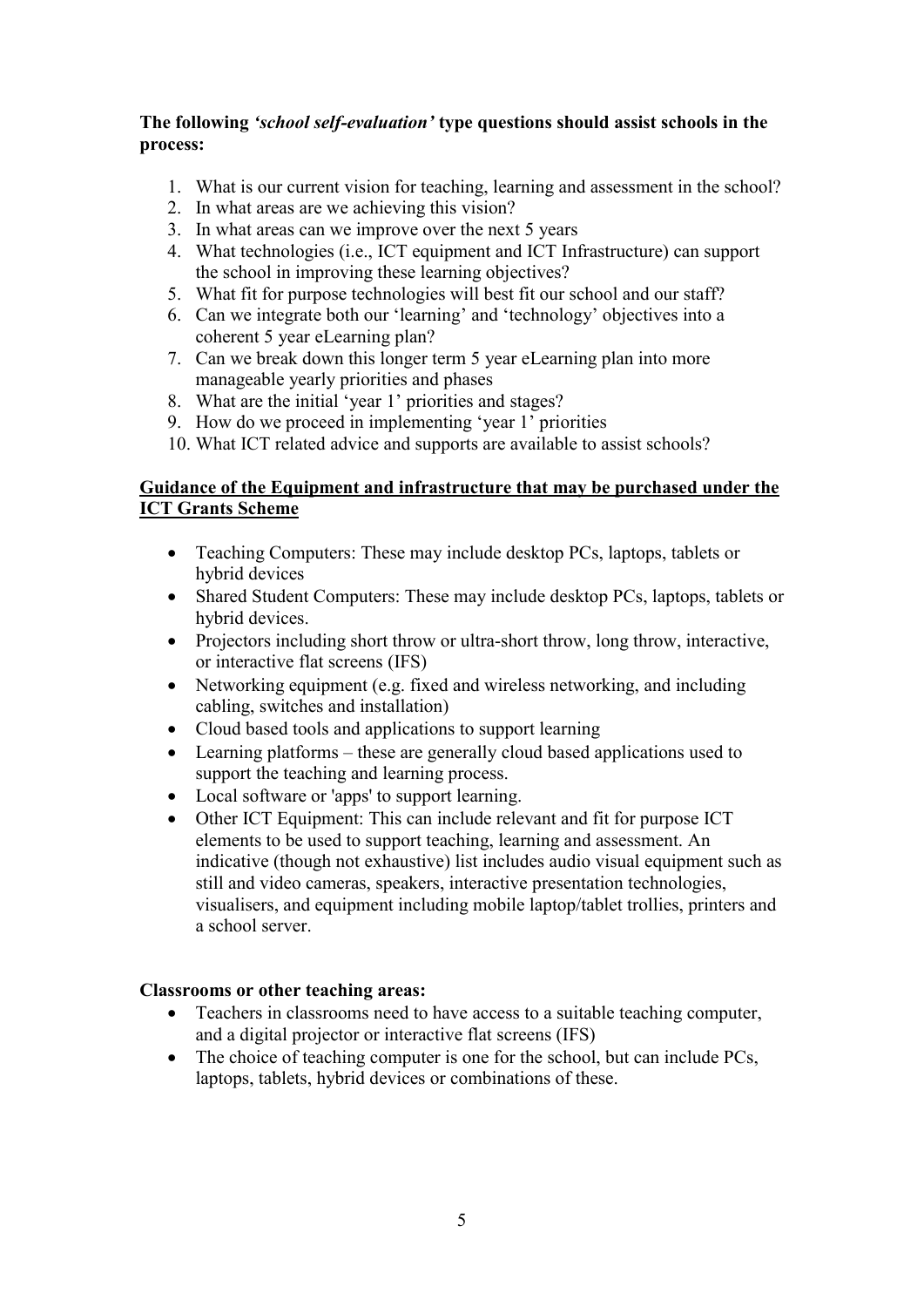# **Computer Rooms (if applicable):**

- Each computer room should be equipped with a teaching computer, student computers (desktop PCs, laptops, or tablets), printer and a digital projector or interactive flat screens (IFS)
- The choice of student computer is one for the school. Schools may use PCs, laptops, tablets or combination of these.

# **Grant Rates Information**

- 1. All schools, primary, post-primary and special schools, will receive a lump sum of  $\epsilon$ 2,000 ( $\epsilon$ 1,000 in respect of fee-charging schools) per school (in all years).
- 2. In year 1, a per capita amount will be paid as follows:
	- a.  $\epsilon$ 22.20 per mainstream pupil in mainstream primary schools.
		- b.  $\epsilon$ 26.60 per special needs pupil in special classes attached to mainstream schools, and per pupil in special schools.
		- c.  $\epsilon$ 24.50 per pupil in DEIS category primary schools.
		- d. €31.90 per student in post-primary schools.
		- e. €35 per student in DEIS category post-primary schools.
		- f.  $\epsilon$ 15.90 per student in fee-charging schools.
- 3. All recognised schools open longer than 3 years qualify for funding, and school buildings built prior to 2013. It is expected subject to the availability of resources that similar scheme of grants will be payable over each school year up to the 2020-2021 school year.

# **Tender Procedures and Record keeping**

All purchases must be in compliance with Public Procurement Procedures. Existing ICT purchasing Frameworks should be engaged with and taken advantage of as they simplify the process of purchasing ICT equipment for schools. However, if having reviewed the market and considered detailed technical specifications, warranties and associated supports, it is clear that better value for money can be achieved from non-Framework vendors, schools should seek concurrent quotes from both Framework and non-Framework vendors. Care should be taken to ensure that identical technical specification is presented to all vendors at the time of request for written quotations.

Further information on current ICT Frameworks is available at [http://www.pdsttechnologyineducation.ie/en/Technology/Purchasing-Frameworks/.](http://www.pdsttechnologyineducation.ie/en/Technology/Purchasing-Frameworks/)

When purchasing equipment for which no ICT framework exists, schools are advised to refer to the PDST Technology in Education advice sheets and general purchasing guidance at: [http://www.pdsttechnologyineducation.ie/en/Technology,](http://www.pdsttechnologyineducation.ie/en/Technology) then seek best value for money by sourcing written quotes in accordance with public procurement rules.

For further information on procurement and advice specific to schools please refer to the Schools Procurement Unit information at: [http://www.jmb.ie/school-procurement,](http://www.jmb.ie/school-procurement) and the Office of Government Procurement information at [https://procurement.ie/.](https://procurement.ie/)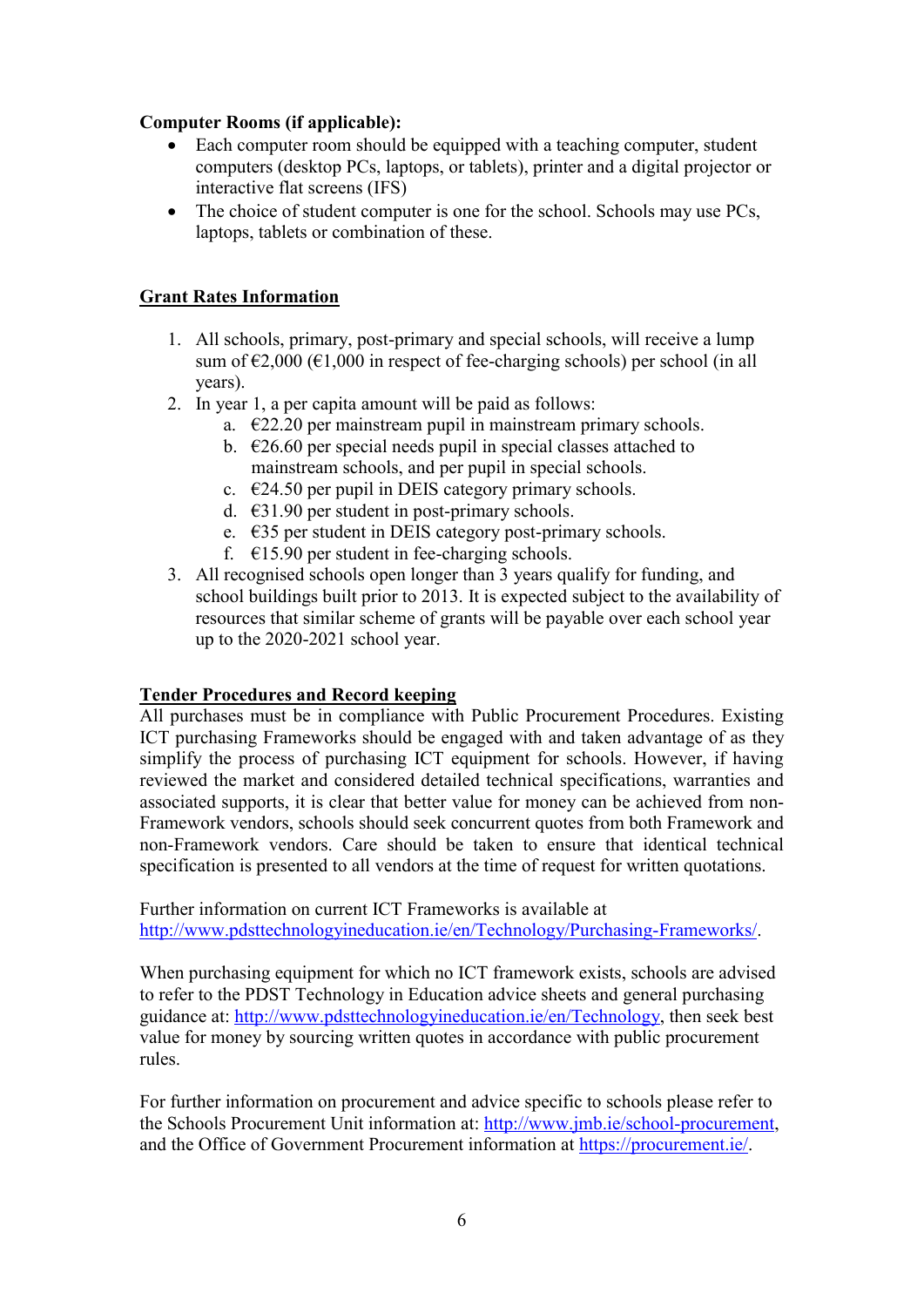# **Role of Board of Management**

The Board of Management must establish a set of procedures governing purchasing and should set out the arrangements for tendering and buying of goods, payment of invoices and maintenance of accounting records.

Purchasing

 A purchasing policy needs to strike a balance between quality and cost, as the cheapest is not always the best. However, tender documents should clearly specify criteria for awarding contract and these may not be deviated from during award process.

 Boards of Management must take reasonable steps to satisfy themselves that suppliers and contractors engaged are reputable and competent.

• In all cases, where a contract (verbal or written agreement) is to be awarded for the supply of goods or services and payments under the contract are likely to exceed  $€10,000$  (inclusive of VAT) in any twelve-month period, the contractor is required to produce a valid tax clearance or a certificate demonstrating a satisfactory level of subcontractor tax compliance

 All purchases under the scheme should be made with the consent of the Board of Management evidenced by a minute of the relevant Board meeting.

 A file containing evidence of the tendering and quotation procedures actually followed must be retained for inspection if required.

Tendering Procedures should follow appropriate regulatory guidelines but in general, should follow the steps below:

 Seek a minimum of at least 5 quotes in writing or by email so that a minimum of 3 written quotations will be received

• The invitation to tender must be issued directly to firms that would be capable of carrying out the contract or supplying the goods and are of reputable standing.

A date for receipt of tenders must be specified.

 All tenders should be opened at the same time by two people nominated by the Board of Management.

 A report of each tendering procedure and reasons for selection should be retained by the Board.

• Consent of the Board of Management as appropriate

# **Support and Information**

#### **eLearning Planning**

- Information on eLearning Planning for schools can be found at [www.pdsttechnologyineducation.ie/planning](http://www.pdsttechnologyineducation.ie/planning)
- If schools have specific queries in relation to eLearning Planning, these queries can be emailed to [elearningplanning@pdst.ie](mailto:elearningplanning@pdst.ie)